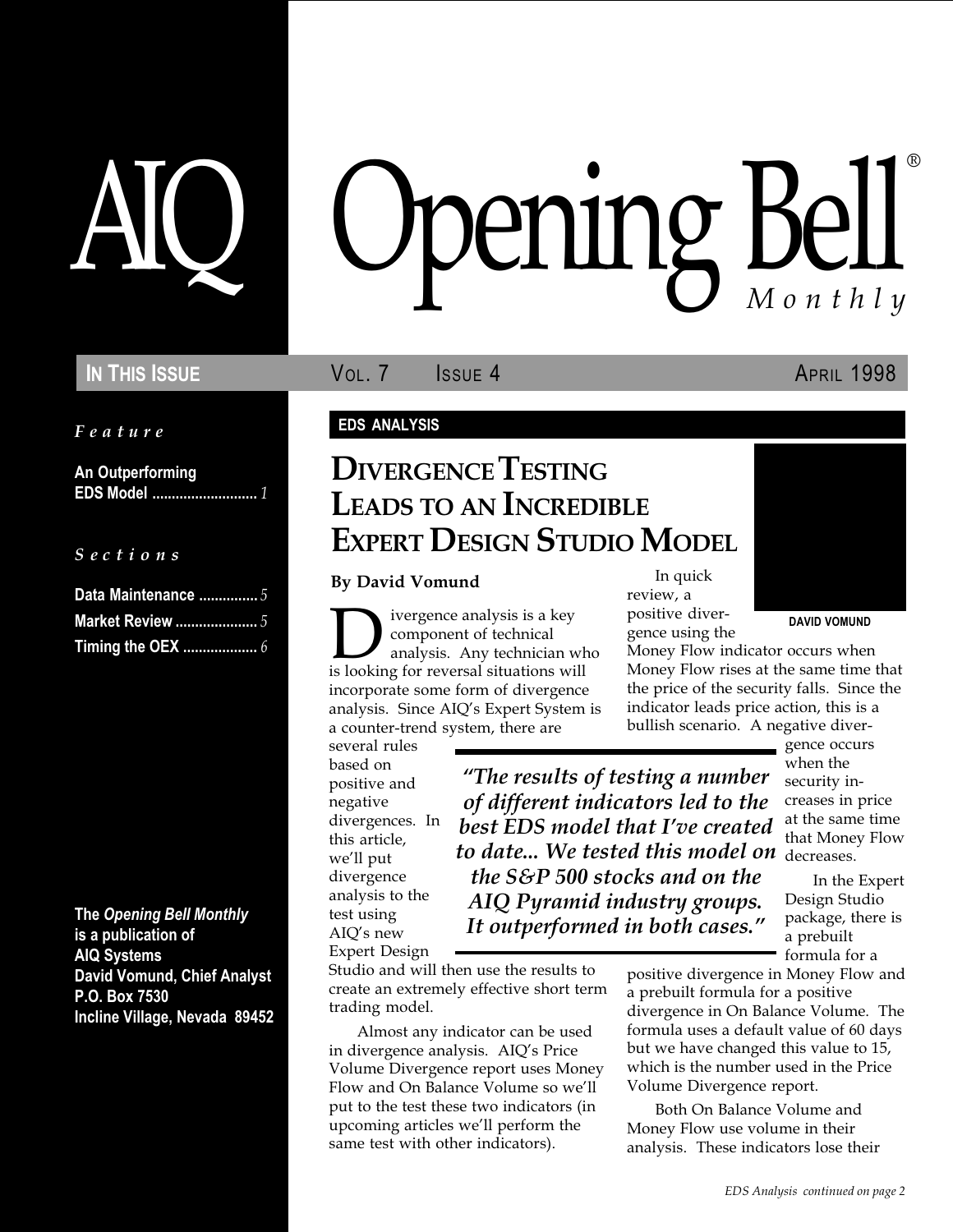## AIQ Opening Bell

#### EDS ANALYSIS continued ...

effectiveness on thinly traded issues so we created a rule that only screened for stocks with a moving average of volume greater than 200,000 shares. This eliminates most of the "garbage stocks" that often give faulty indicator readings.

In our test of the effectiveness of Money Flow and On Balance Volume divergences, we looked at stocks that were uptrending and downtrending. An uptrending stock is one which is above its 200 day moving average and a downtrending stock is one that is below its 200 day moving average.

All of our tests reported in this article use a database of approximately 2200 stocks. The sell strategy is simply to protect 90% of principle and 90% of profit above 5%.

The results of our On Balance Volume divergence analysis test are found in Table 1 and the results using Money Flow are found in Table 2. The statistics are based on two years of analysis and about 5000 trades, so we can feel confident that the sample size is sufficient. The most striking statistic is how the performance improves when using divergence analysis on downtrending stocks. The downtrending stocks have a higher return per trade with a shorter holding period than do uptrending

#### 미치 미여민족대체  $\pm |v|$  deep PLEASE SEND CORRESPONDENCE TO: Summey Pacificns allocater2 Opening Bell Monthly G.R. Barbor, Editor 01/02/98 Start text date End test date: 03/02/98 Incline Village, NV 89452 Winness Lorenz Neutral AIQ Opening Bell Monthly does not intend Number of trademinister. 2995 2133 BAD  $\langle \psi \rangle$ Avenage periods per trade 5 to make trading recommendations, nor do 18 17 -14 we publish, keep or claim any track 76,47% Masinum Profit/Long (51.57 ft) records. It is designed as a serious tool to (5.26) (b) Avenage Daeadover. 临野庙 (12.29ft Avenage ProftA.com aid investors in their trading decisions 2.22% 7.93% (12.21) Avenuge SPX Profit/Local 2,20% 3.07% 0.06% through the use of AIQ software and an increased familiarity with technical 28,05% Probabilitie 71.22% Avenuge Armual FIDE indicators and trading strategies. AIQ 33,44% 112.64% (211.33)% Annual SPX (Buy & Hold) 30,68% reserves the right to use or edit submis-**Bevard/Fisk Batio** 1.65 For subscription information, phone 1-800-332-2999 or 1-702-831-2999. © 1992-1998, AIQ Systems **NUM** For Help, passe F1

## On Balance Volume Divergences

Uptrending Downtrending

|                             | <b>Stocks</b> | <b>Stocks</b> |
|-----------------------------|---------------|---------------|
| Average Profit Per Trade    | $1.62\%$      | 1.87%         |
| Average Holding Period      | 20 days       | 14 days       |
| Annualized Return (trading) | 19.82%        | 31.89%        |
| Annualized SPX (Buy & Hold) | 30.68%        | 30.68%        |
|                             |               |               |

Table 2

Table 3

Table 1

|                             | Uptrending<br><b>Stocks</b> | Downtrending<br><b>Stocks</b> |
|-----------------------------|-----------------------------|-------------------------------|
| Average Profit Per Trade    | 1.56%                       | 1.96%                         |
| Average Holding Period      | 20 days                     | 16 days                       |
| Annualized Return (trading) | 19.54%                      | 30.08%                        |
| Annualized SPX (Buy & Hold) | 30.68%                      | 30.68%                        |

Money Flow Divergences

stocks. This is true whether you use On Balance Volume or Money Flow.

Screening for positive divergences on uptrending stocks underperforms the market. A strategy of buying downtrending

marchin Z.EDS - Expert Design Studio

New Help

Film **Lest**  stocks that show a positive divergence gives a return about equal to the market. We should note that this assumes we buy all stocks with divergences, no matter how small. The weighting factor that is used on

sions.

P.O. Box 7530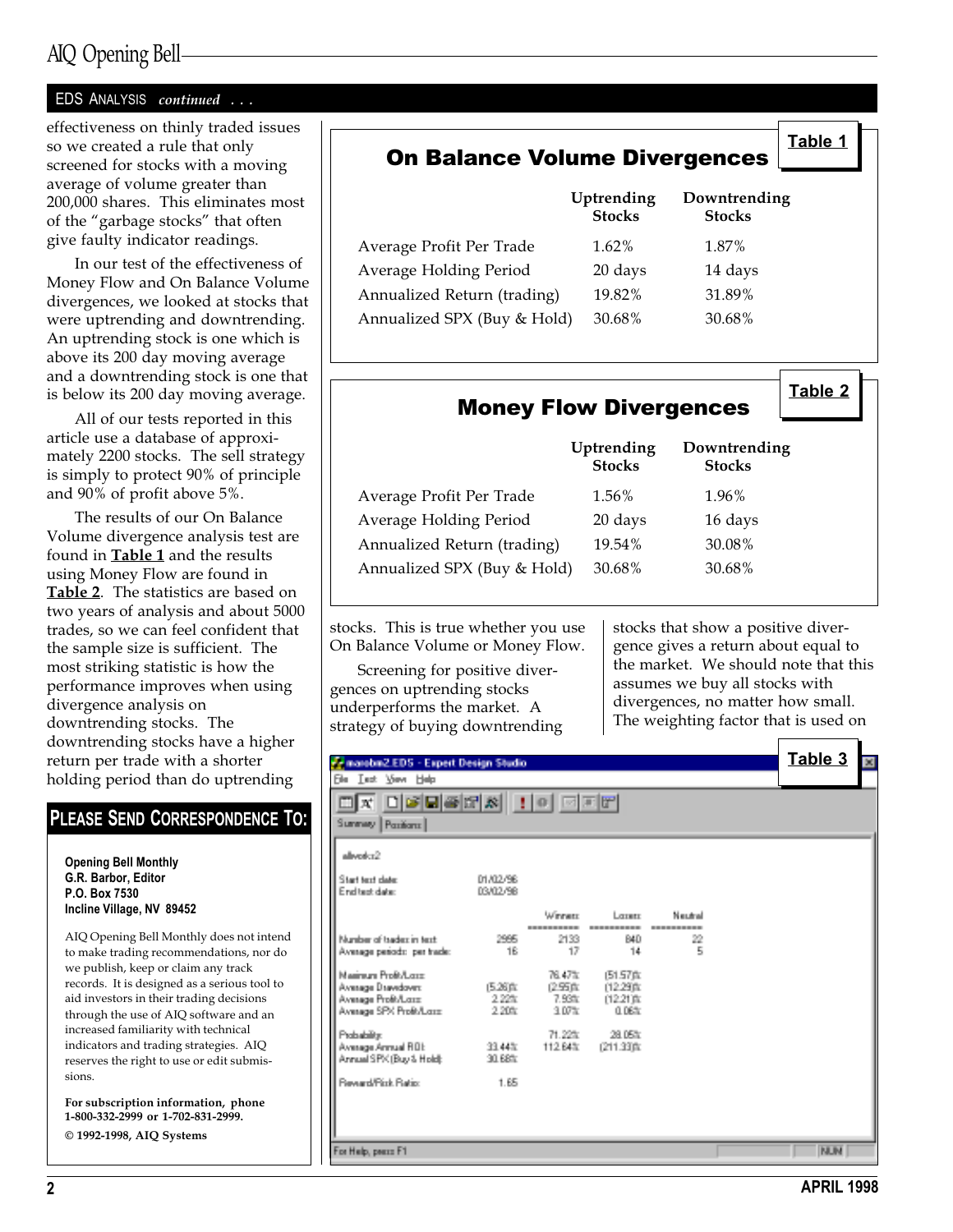#### EDS ANALYSIS continued ...

AIQ's Price Volume Divergence report is not part of our EDS screening.

Our final divergence analysis test looks for stocks that have a positive divergence on **both** On Balance Volume and Money Flow. The result of testing for stocks in a downtrend but showing a positive divergence on both Money Flow and On Balance Volume are found in **Table 3**. Here we see that the screening technique still has a lot of trades (2995) and slightly outperforms the market.

#### Creating an EDS Model

Users of EDS know that the majority of screenings underperform the S&P 500 (partially because the S&P 500 has been very strong, led by about 50 high flying stocks). The fact that the model in Table 3 kept pace with the market and had 2995 trades was encouraging. With that many trades, we can add additional screening techniques which can improve trading performance and still give us enough trades to make the system worthwhile. The results of testing a number of different indicators led to the best EDS model that I've created to date.

| We manufam2.EDS - Expert Design Studio<br><b>Ele Lest Mey Help</b><br>OK OGHGEA !! O EET     |                       |                                       |                                                 |                                  |  | 図<br>Table 4 |
|----------------------------------------------------------------------------------------------|-----------------------|---------------------------------------|-------------------------------------------------|----------------------------------|--|--------------|
| Summey Pacificns<br>allowshed?<br>Start text date:<br>Find bud chairs.                       | 01/02/98<br>13/02/98  |                                       |                                                 |                                  |  |              |
| Number of traders in text:<br>Avenuan periodo, per trade:                                    | 1351<br>$-18$         | <b>Winner</b><br>1004<br>18           | Lorent:<br>334<br>$-18$                         | Mandowl<br>13<br>$\mathcal{L}_i$ |  |              |
| Manimum Profit/Long.<br>Avenuen Danadover.<br>Avenuen Profi/Lenn<br>Avenues SPX Profit/Lease | 体质面<br>2.82%<br>2.34% | 73,64%<br>- 12.50 m<br>7.62%<br>3.13% | 145.37 ft.<br>111,700:<br>[11.50ft]<br>$-0.05%$ |                                  |  |              |
| Probability:<br>Avenues Armuel ROE<br>Annual S PK (Buo & Hold):                              | 39.17%<br>90.88%      | 74,32%                                | 24,72%<br>105.22% (158.90%)                     |                                  |  |              |
| <b>ResearchFirst Fasting</b><br>For Hylp, peace F1                                           | $+99$                 |                                       |                                                 |                                  |  | <b>NUM</b>   |

When a model looks for downtrending stocks with a positive divergence, it is looking for bottoming situations. Unfortunately, picking the low point on downtrending stocks is difficult and there are many false signals. Very often, it pays to wait until the stock actually begins to advance before purchasing. Therefore, we added to

Table 5 **T** manubin2.EDS - Expert Design Studio Let: New Help 미치 미녀민족대성  $\mathbb{R}$ 因其間 ш Summey Pacificns allocator2 01/02/98 Start text clate: End test date: 03/02/98  $\omega_{\rm trans}$ Losses Neutral Number of tradective text: 913 299 1222 11 Avenage periods per trade 17 17 17 Masimum Profit/Long 79 R45 (45.37 ft) (4.75)]; Avenage Drawdown: (2.50) it. 011.810a Average Profit/Long 2.94% 7.73% 01.610: Avenage SPX Profit/Loop 2,28% 3.07% 0.00% Probability: 74.71% 24,39% Avenage Armual ROE 42.51% 110.57% (168.99 ft) Annual SPX (Buy & Hold): 30,68% **Bevand/Fisk Batist** 2.04 **NUM** For Help, peace F1

our divergence model a price-based indicator that will only turn bullish when the stock actually advances. That indicator is Wilder's RSI.

The RSI is typically used as an overbought oversold indicator. You can also use it to judge bullish or bearish stocks by simply seeing if the stock is above or below 50. When the RSI is above 50, the stock is moving higher and is bullish. To make the indicator more responsive to price movement, we lowered its setting in TradingExpert's Charts from 14 to 7 days.

The result of adding the RSI greater than 50 screening is found in Table 4. Comparing this result to Table 3, we see that adding the RSI screening helped increase the average gain per trade to 2.82%, up from 2.22%. The average annualized return increased from 33.44% to 39.17%. (Note: we also tested the 14 day RSI and tested for an RSI below 30. The best results were achieved with a 7 day RSI greater than 50).

With the improved results, we applied an additional screening technique to this model. Once again,

EDS Analysis continued on page 4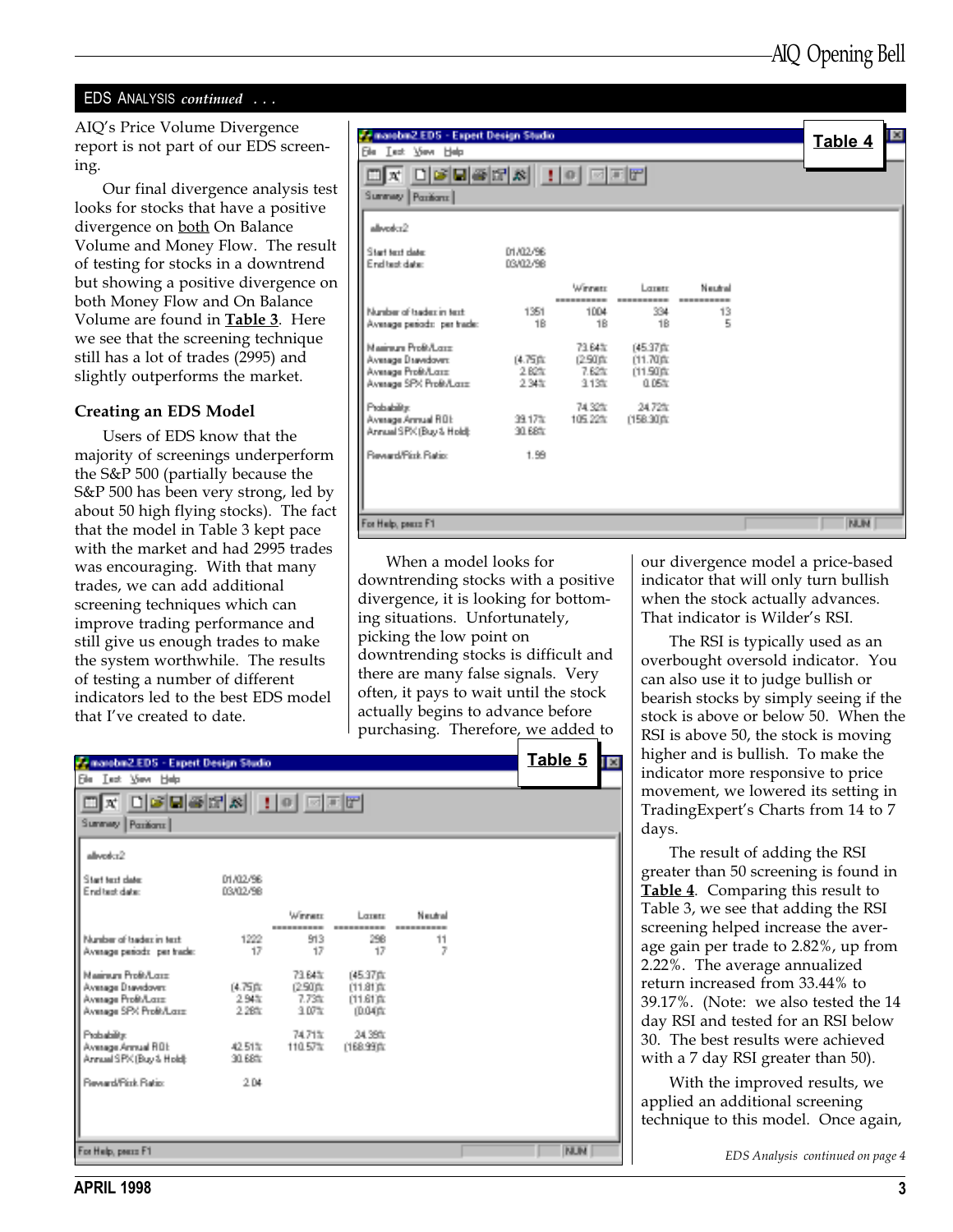## AIQ Opening Bell

#### EDS ANALYSIS continued ...

we looked at an indicator that was based strictly on price movement. That indicator is the MACD.

The MACD is a momentum indicator. That is, in order for this indicator to increase, the rate of change in the stock price must be improving. We kept the default settings of 12 and 25 days for the MACD indicator. In our test, we created a rule that requires the MACD line (often called Phase Line) to be above its Signal Line. In other words, the fast line needs to be above the slow line.

The result of this test is found in Table 5. We are now clearly outperforming and still have a lot of trades. The average gain per trade is 2.94%. The annualized return is 42.51%. With the high number of trades, we can now apply an additional screening technique. (Note: we also tested for the MACD line (Phase Line) to be increasing in value rather than above the Signal Line but results were not as good).

The final indicator that we added to our model is the Money Flow RSI (MF RSI). This indicator takes Money Flow and puts it into the RSI formula. Combining these two

| Managem 2.EDS - Expert Design Studio<br><b>Sie Let Ven Heb</b>                                |                       |                                     |                                                  |             | Table 6    | 18 |
|-----------------------------------------------------------------------------------------------|-----------------------|-------------------------------------|--------------------------------------------------|-------------|------------|----|
| X 미예민족에서 ! 이 피피에<br>Summay   Pauliana                                                         |                       |                                     |                                                  |             |            |    |
| allowshed?                                                                                    |                       |                                     |                                                  |             |            |    |
| Start text date:<br>Find twittebates                                                          | 01/02/96<br>D3/02/98  |                                     |                                                  |             |            |    |
|                                                                                               |                       | <b>US</b> measure                   | Lorentz<br><b><i>STATISTICS IN AN INCHES</i></b> | Mandowl     |            |    |
| Mundair of traders in text.<br>Avenues periodo, per trade:                                    | $-129$<br>$-14.$      | -97<br>- 15                         | 29<br>12.                                        | 2<br>$\geq$ |            |    |
| Masimum Profit/Loop<br>Avenuen Danadover.<br>Avenuae Profit/Later<br>Avenage SPX Profit/Loan: | 体制作<br>4.21%<br>1.91% | 44,30%<br>(219) 年<br>9.06年<br>2.42% | (17.29 ft)<br>(11.85歳)<br>(11.720)<br>0.34%      |             |            |    |
| Probability<br>Avenueur Armsell FIDE<br>Annual SPA (Buo & Holdi:                              | 72,68%<br>90.88%      | 75,78%<br>147,59%                   | 22,66%<br>(236.04ff)                             |             |            |    |
| <b>Research First Flating</b>                                                                 | $-2.59$               |                                     |                                                  |             |            |    |
| For Help, peace F1                                                                            |                       |                                     |                                                  |             | <b>NUM</b> |    |

indicators into one formula is unique to AIQ so you won't find this in any technical analysis book. In effect, the MF RSI measures overbought/ oversold levels of Money Flow. Rather than looking for an oversold level as bullish, we looked for situations where the MF RSI was overbought (indicator above 70).



Looking for overbought levels sounds backwards but remember, the indicator is based on the activity of Money Flow, not the price of the stock. For Money Flow to be overbought, Money Flow must be strong. In our testing, we used the default values for the MF RSI.

The result of adding an MF RSI greater than 70 rule to our model led to an amazing improvement in performance. The test of our final model is found in **Table 6**. These results can only be described as remarkable. For the average holding period of 14 days, the model's average profit per trade of 4.21% exceeded an equivalent trade in the S&P 500 by 2.3%. The annualized return jumped to 72.68%. (Note: we also tested for an MF RSI below 30 and MF RSI greater than 50 but the results were not as good).

Using our final model, there were 128 trades over a two year time period. To verify the validity of our final model, we tested it over an entirely different time period (1994 through 1995) and it continued to outperform. We tested it on the S&P 500 stocks and on the AIQ Pyramid industry groups. It outperformed in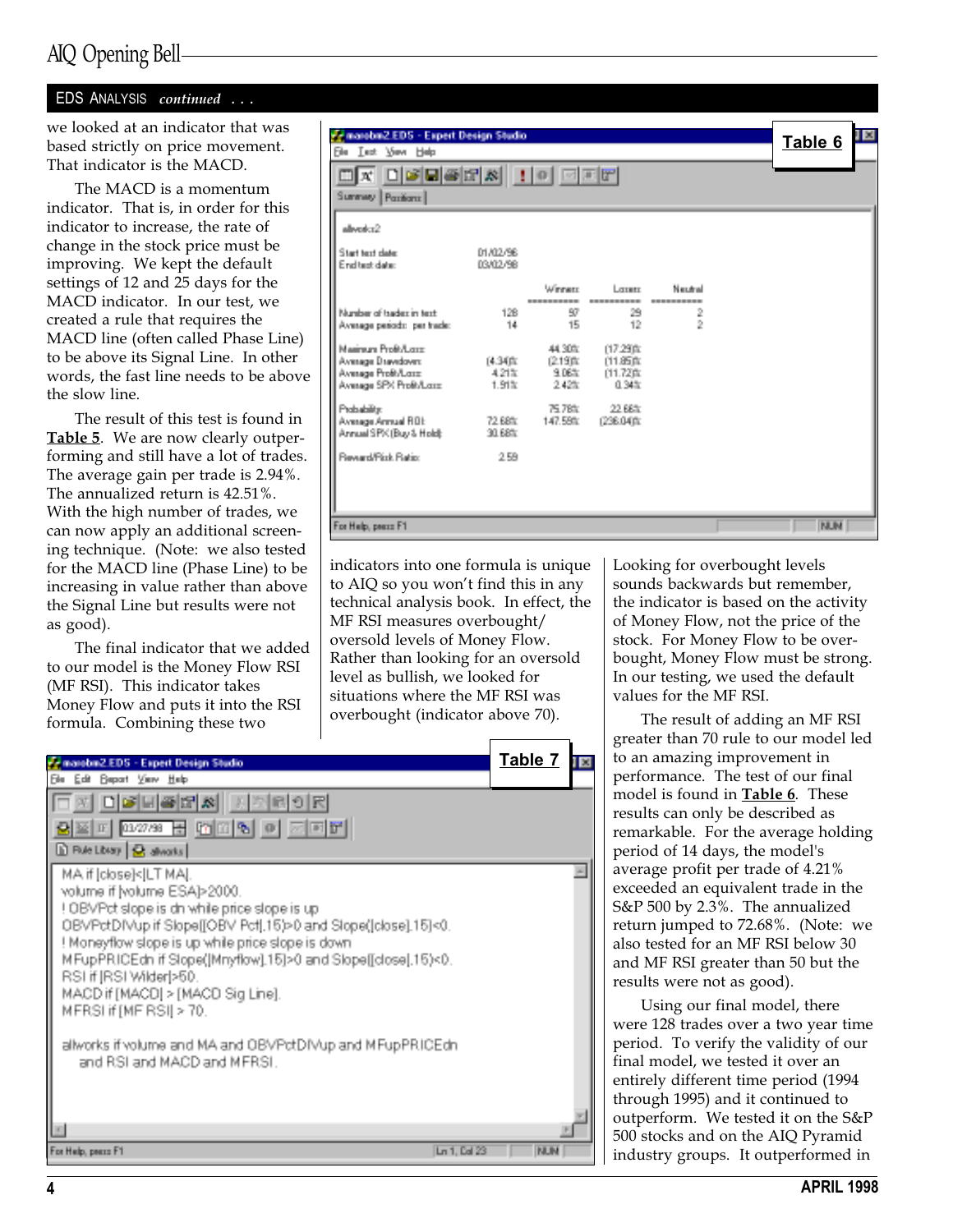#### EDS ANALYSIS continued ...

both cases. We have not overoptimized.

You may want a system to trigger more signals than 128 over two years. You can get more trades by removing the criteria that specifies that the stocks must be below their 200 day moving averages. This system works best on downtrending stocks but it also has very impressive results when run on uptrending stocks. You can get even more trades by loosening the criteria for the MF RSI. Changing MF RSI to require a reading greater than 60 instead of 70 will result in more trades.

#### Conclusion

The Expert Design Studio package was released only three months ago. With much testing still to be completed, we believe that we'll continue to find more effective models. We may uncover better

models, but we expect that this model will stand the test of time.

In review of our final model, we looked for stocks that have an average volume greater than 200,000 shares, price below the 200 day moving averages, positive 15 day divergence on both Money Flow and On Balance Volume, a 7 day Wilder RSI greater than 50, a MACD indicator above its Signal Line, and finally, an MF RSI indicator greater than 70.

This EDS model is found in Table 7. Users can download this model from the internet at www.aiq.com. Choose Technical Support from the menu on the left, and then select TradingExpert 4.1 and Expert Design Studio. In order to achieve similar results, you must change the setting of the RSI indicator in Charts to 7 days and the long term moving average to 200 days.  $\blacksquare$ 

#### MARKET REVIEW

There were no market timing buy or sell signals during the month of March. There was, however, reason to be nervous at the start of the month as Intel gave an earnings warning. This led to a one-day market sell-off but the market remained on a buy.

During March, the Dow rose about 3% but this was not just a large-cap rally. The Russell 2000, a measure of small-cap activity, gained 4%.

There were some big movers in the first quarter of 1998. The Steel group quietly gained an amazing 40%. Home Construction stocks were up about 30% as was the Computer Networking group. About the only group that has lost money this year is Tobacco.  $\blacksquare$ 

#### STOCK DATA MAINTENANCE

#### The following table shows past and future stock splits and large dividends:

| <b>Stock</b>             |             |     | Ticker Split/Div. Approx. Date | <b>Stock</b>                |              |     | Ticker Split/Div. Approx. Date |
|--------------------------|-------------|-----|--------------------------------|-----------------------------|--------------|-----|--------------------------------|
| Comerica Inc.            | <b>CMA</b>  | 3:2 | 04/02/98                       | Cellular Comm.              | <b>CCIL</b>  | 3:2 | 04/15/98                       |
| El Paso Nat. Gas         | <b>EPG</b>  | 2:1 | 04/02/98                       | Theragenics Corp.           | <b>THRX</b>  | 2:1 | 04/16/98                       |
| Lucent Tech.             | LU          | 2:1 | 04/02/98                       | Monaco Coach                | <b>MMCO</b>  | 3:2 | 04/17/98                       |
| Safeskin Corp.           | <b>SFSK</b> | 2:1 | 04/02/98                       | FBL Financial Group         | <b>FFG</b>   | 2:1 | 04/20/98                       |
| General Dynamics         | GD          | 2:1 | 04/03/98                       | Legato Systems Inc.         | <b>LGTO</b>  | 2:1 | 04/20/98                       |
| Raymond James Fin'l      | $R$ J $F$   | 3:2 | 04/03/98                       | Tootsie Roll Ind.           | TR           | 3%  | 04/23/98                       |
| Symbol Tech.             | <b>SBL</b>  | 3:2 | 04/06/98                       | Syntel Inc.                 | <b>SYNT</b>  | 3:2 | 04/23/98                       |
| RCN Corp.                | <b>RCNC</b> | 2:1 | 04/06/98                       | Best Foods                  | BFO.         | 2:1 | 04/27/98                       |
| <b>Sterling Software</b> | <b>SSW</b>  | 2:1 | 04/06/98                       | Quiksilver Inc.             | QUIK         | 2:1 | 04/27/98                       |
| OHSL Fin'l Corp.         | OHSL        | 2:1 | 04/07/98                       | Amoco Corp                  | AN           | 2:1 | 04/29/98                       |
| Siebert Fin'l Corp.      | <b>SIEB</b> | 4:1 | 04/08/98                       | Steiner Leisure Ltd         | <b>STNRF</b> | 3:2 | 04/29/98                       |
| Fossil Inc.              | <b>FOSL</b> | 3:2 | 04/09/98                       | Venturian Corp              | <b>VENT</b>  | 3:2 | 05/01/98                       |
| Mastech Corp.            | <b>MAST</b> | 2:1 | 04/13/98                       | Dayton Hudson               | DH           | 2:1 | 05/01/98                       |
| Kennedy-Wilson           | <b>KWIC</b> | 3:1 | 04/13/98                       | Amsouth Bancorp             | <b>ASO</b>   | 3:2 | 05/01/98                       |
| Jefferson Pilot          | JP          | 3:2 | 04/14/98                       | <b>Family Dollar Stores</b> | <b>FDO</b>   | 2:1 | 05/01/98                       |
| Buckle Inc.              | BKE         | 3:2 | 04/15/98                       |                             |              |     |                                |

#### Trading Suspended:

ITT Corp (ITT), MacDermid Inc. (MACD), National Auto Credit Inc. (NAK), Oregon Metallurgical (OREM), Quality Food Centers (XQ), Western National Corp (WNH), Xpedite Systems (XPED)

#### Name/Ticker Changes:

Aaron Rents (ARON) to Aaron Rents Inc. (RNT), Cambrex Corp (CBM) to Cambrex Corp (CBM), Corestaff Inc. (CSTF) to Metamor Worldwide Inc. (MMWW), Egghead Inc. (EGGS) to Egghead.com Inc. (EGGS), McClatchy Newspapers Inc. (MNI) to McClatchy Co 'A' (MNI), Wausau-Mosinee Paper Corp (WSAU) to Wausau-Mosinee Corp (WMO)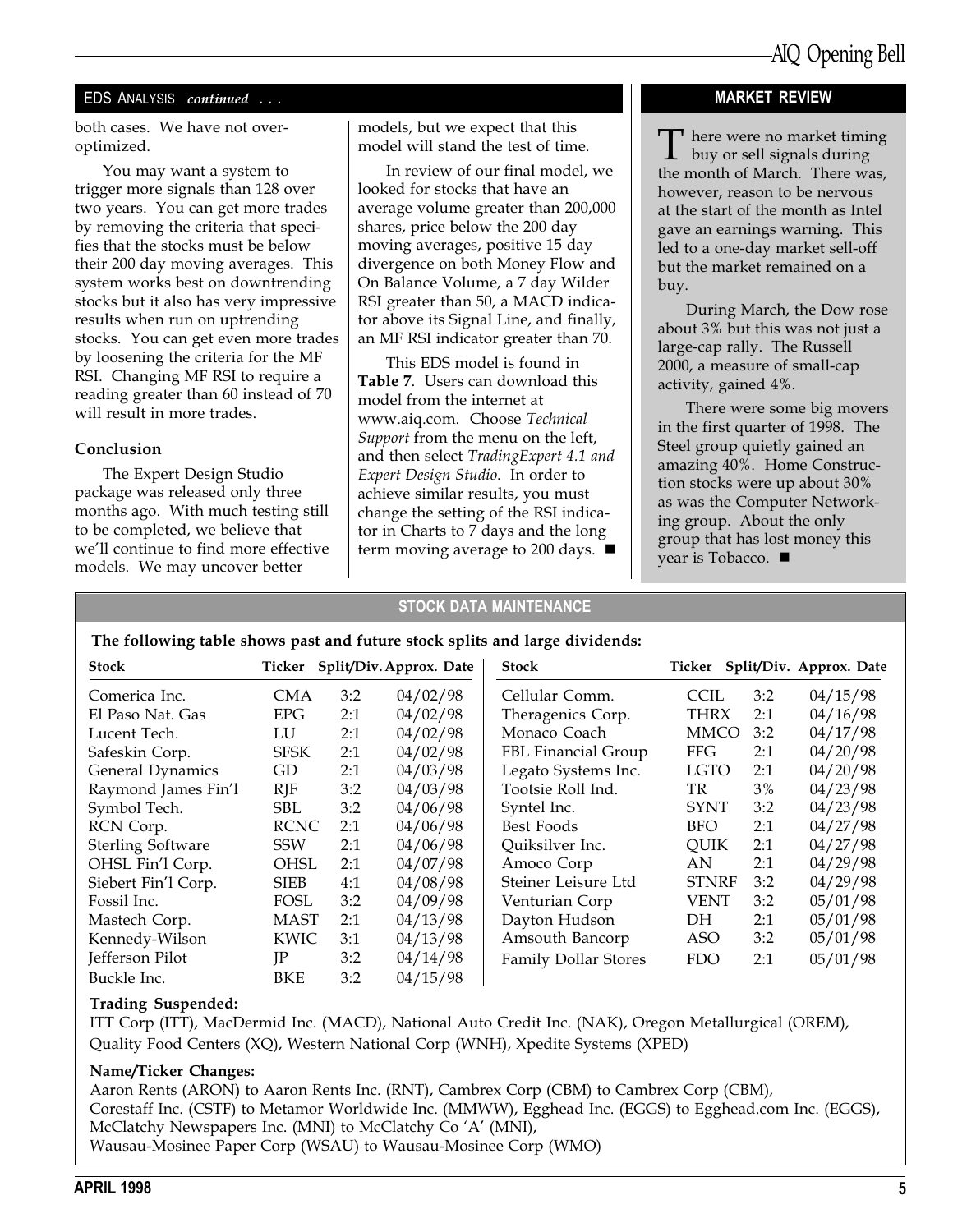## ADVANCED OEX ANALYSIS - 1

# TIMING THE OEX INDEX BY CREATING AN OEX MARKET

### By David Vomund

**OREC SET THE MANUS CONCRETE SET SURVEY SHOW THE SET SOURCE SET SOURCE SET SHOWS SHOW THE SET SHOWS SHOWS SHOWS SHOWS SHOWS SHOWS SHOWS SHOWS SHOWS SHOWS SHOWS SHOWS SHOWS SHOWS SHOWS SHOWS SHOWS SHOWS SHOWS SHOWS SHOWS SH** term investment vehicles is options on the S&P 100, article, we will discuss how AIQ's market timing model can be applied to the OEX index. To begin with, we will use TradingExpert's Market Breadth Builder to calculate breadth and volume figures on the OEX, which will enable us to obtain buy and sell signals on that index. Next month, we'll look at the stocks that make up the OEX to see which type of stocks, growth or value, are the better performers.

In order to see  $AIQ's$ market timing signals, you must plot the Dow Jones Industrial Average using ticker DJIA. This leads to a misconception that AIQ's market timing buy and sell signals only apply to the Dow Jones Industrial Average. Although the DJIA is plotted, the Expert Rating signals are truly a "market" signal instead of a Dow signal. That is because the model compares the narrowly based Dow average to the activity of all the stocks on the New York Stock Exchange. All NYSE stocks are used in the calculation of the market breadth indicators and the New High/New Low indicator.

With that said, the best model to time an index such as the OEX or any other diversified market index is the standard AIQ arket timing model, the DJIA with NYSE volume and breadth. We can, however, perform a complete analysis on the OEX to help identify which market timing signals should be acted upon.

With AIQ's Market Breadth Builder, we can create a market using

the OEX stocks. By creating a market, TradingExpert will compute volume statistics on the OEX, which will enable us to look at indicators such as Money Flow or an OEX Advance/Decline Line (these indicators are not available on the OEX index since volume and breadth information is not provided with the index).

Before creating a market for the OEX, we need to build a group comprised of the 100 OEX stocks. The first step is to create a list. In Data Manager, select List and then New. Name the new list with any

By creating a market, TradingExpert will compute volume statistics on the OEX, which will enable us to look at indicators such as Money Flow and an Advance/Decline Line.

> symbol other than one that is already being used in your database (we called ours OEXLIS). Click OK and the new list name will appear in the left window.

At this point, we could simply add the 100 OEX stocks to our list. Instead, we will perform the additional step of creating an industry group that represents the OEX. The advantage of creating a group is that we'll be able to plot an index of the OEX stocks where each stock has an equal weighting.

To create a group in Data Manager, select Ticker and then New. In the first dialog box, enter a ticker symbol for the OEX group (we used OEXGRP) and then enter its Type (group). Click OK and in the next dialog box that appears, enter a Description. Choose OK to add the new group to your Master Ticker List. Then move the group under the list name in the left window of Data

Manager by either dragging and dropping or by clicking the Insert to List toolbar icon.

We can now add the 100 OEX stocks to the OEX industry group. In the left window of the Data Manager screen, highlight the group's ticker symbol and then select List and Insert Tickers. Type in the 100 OEX stocks with a semicolon separating tickers. To get a list of the OEX stocks, go the Standard & Poor's web site at www.stockinfo.standardpoor.com/ index.html and then go to the S&P 100 components page. Before building your list, be sure all 100 stocks are entered in your Master Ticker List.

Our last step is to create a market based on the list of OEX stocks. In

Data Manager, select Ticker then New. In the dialog box, enter a ticker symbol that will represent the OEX Market (we called it OEXMKT). Click the Market option button and select OK. Enter a Description in the next dialog box (we used OEX Market), and under Market Breadth Data Source, select the

OEX industry group. Finally, under Price Ticker in this dialog box, type in  $OEX$  (see **Figure 1**).

With the creation of the OEX market complete, we can now chart our market ticker (in this example OEXMKT) and we will see that the price data is the actual OEX index but breadth and volume indicators are based on the stocks in the OEX. Figure 2 displays a chart of our OEX Market along with an Advance/ Decline Line which is calculated on the 100 OEX stocks. Another indicator shown is Money Flow, which utilizes the price activity of the OEX and factors in volume, where volume is based only on the 100 OEX stocks.

The OEX is a capitalization weighted index so there can be cases where only the largest capitalized stocks drive the index higher. By again looking at Figure 2, we see there is strong participation in the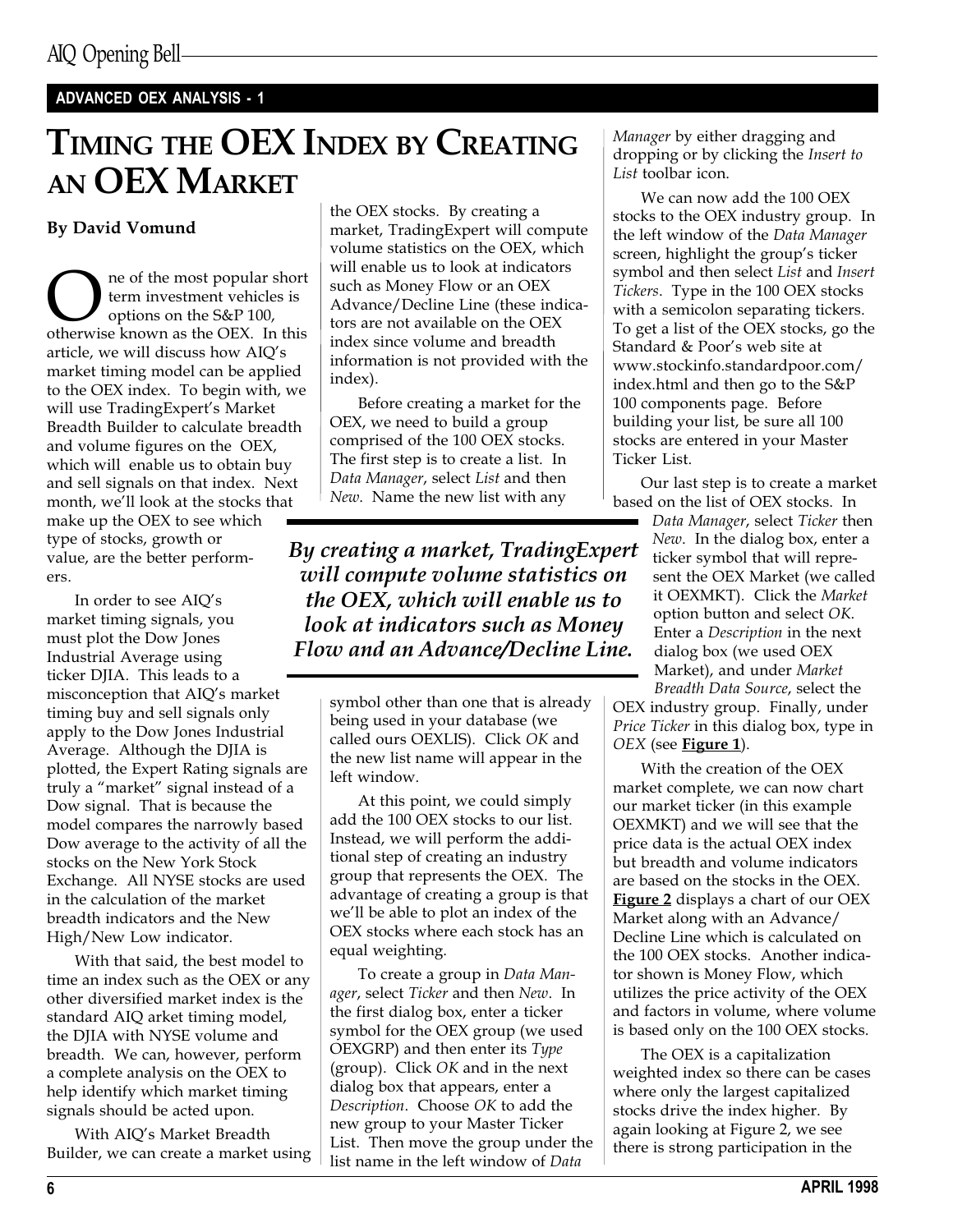#### ADVANCED OEX ANALYSIS - 1 continued

As we said earlier, the regular buy and sell signals on the Dow are AIQ's most accurate buy and sell signals. Those signals are the most accurate whether you trade the OEX, S&P 500, or even the Nasdaq Composite. The advantage of using our newly created OEX market is that the OEX buy and sell signals can be used as a confirmation of the regular market timing model. The Expert Ratings on the Dow are more accurate but the Expert Ratings on the OEX market are specific to that index.

To test the results of combining the Dow and OEX ratings, we started our testing in January 1995 and looked for cases where a 95 or

| OEX stocks since the OEX Advance/<br>Decline Line is as strong as the index. | <b>Data Manager</b>                                                                                           | 図<br>Figure 1                              |
|------------------------------------------------------------------------------|---------------------------------------------------------------------------------------------------------------|--------------------------------------------|
| Money Flow is strong as well.                                                | Licker Udition Help<br>Manazar List                                                                           |                                            |
| An additional advantage in                                                   | <b>OEALS</b><br>$\left\vert \mathbf{r}\right\vert$<br>bed a<br>it i Cel<br>DER<br>e rear<br><b>New Harket</b> | 48.98                                      |
| creating a market for the OEX is that                                        | -e pessae<br>令越し                                                                                              | 18/5B<br>13/98                             |
| the same market timing model that is                                         | Market Symbob<br><b>DEMNIT</b><br>-0.AEP<br>-0.480                                                            | 13/98<br>13/98                             |
| used for the Dow is now at work for                                          | <b>DEX Market</b><br>Demographere.<br>-0.45                                                                   | 13/98<br>13/98                             |
| the OEX market. The buy and sell                                             | -0.AT<br>-0 ALT<br>Market Breadth Data Source                                                                 | 13/68                                      |
| signals are specifically based on OEX                                        | 一心,结杆<br>-0.AN<br>C. Download via telephone for the                                                           | 13/98<br>13/98<br>$\mathcal{F}_\mathrm{c}$ |
| data. In Figure 2, we see a 100 buy<br>signal on January 27, one day before  | O ARC<br>-0 A/P<br>C. Compute from all stocks in List.                                                        | 13/98<br>13/98                             |
| a buy was registered using AIQ's                                             | -0.AP<br>-0 BA.<br>C. Compute from all stocks in Sector:                                                      | 48/98<br>13/98                             |
| regular market timing model.                                                 | -o BAD<br>-0 BMX                                                                                              | 18/98<br>13/98                             |
| As we said earlier, the regular                                              | <sup>(F)</sup> Compute from all stocks in Group:<br><b>DEXGRP</b><br>-0 BC<br>-0 BCC                          | 43.98<br>18/98                             |
| buy and sell signals on the Dow are                                          | -o BDK<br>Market Breadth Dates                                                                                | 48/98                                      |
| AIQ's most accurate buy and sell                                             | 0E <br>Price ticket<br>-0 BEL<br>Last.<br>Fast<br><b>NN/DD/YN</b><br>⊙ BHI                                    | 13/98<br>hares                             |
| signals. Those signals are the most                                          | -O BMY<br>區<br>Action<br>First Date in Computed)<br>-0 BN                                                     | 13/98<br>113/98                            |
| accurate whether you trade the OEX,                                          | -0 BS<br>-0 D                                                                                                 | 13/98<br>18/98                             |
| S&P 500, or even the Nasdaq Com-                                             | ДK.<br>Halp.<br>Cancel<br>Date.<br>Notes.<br>-0 DCI<br>$-0.056$                                               | 13/98<br>13/98                             |
| posite. The advantage of using our                                           | -0 DF<br>0.0346<br>10111-001<br>inger i me<br><u> Geraldon e s</u><br>Samuel I                                | 19/98<br>DOM A 200                         |
| newly created OEX market is that the                                         |                                                                                                               |                                            |
| OEX buy and sell signals can be used                                         | 2663 Tickett<br>For Help, peace F1                                                                            |                                            |

greater signal was registered on both the Dow and the OEX within three days of each other. If the signals did not occur on the same date, the entry point on our test was on the date of the second buy/sell signal. Since OEX traders are typically short term option traders, we looked at all Expert Rating signals rather than just



the first in a series. Our holding period was a fixed 10 trading days or until reversal signals were registered.

The results are found in **Table 8** (next page). The left section displays the buy signals while the right side of the table displays the sell signals. Our testing period reveals that more buy signals were registered than sell signals, and that the OEX made stronger advances after the buy signals compared to the sell signals.

When Expert Rating buy signals were registered on both the Dow and the OEX within three days, the OEX rose an average of 2.4% in the 10 days following the second signal. This doesn't sound like an impressive percentage, but OEX traders would be very happy to hold call options when the OEX advances 2.4% in 10 days.

Also, this test ignores a sell discipline. Someone who bought call options on January 27 certainly would not have sold them 10 days later (see Figure 2).

When Expert Rating sell signals were registered on both the Dow and the OEX within three days, the OEX

Advanced OEX Analysis continued on page 8